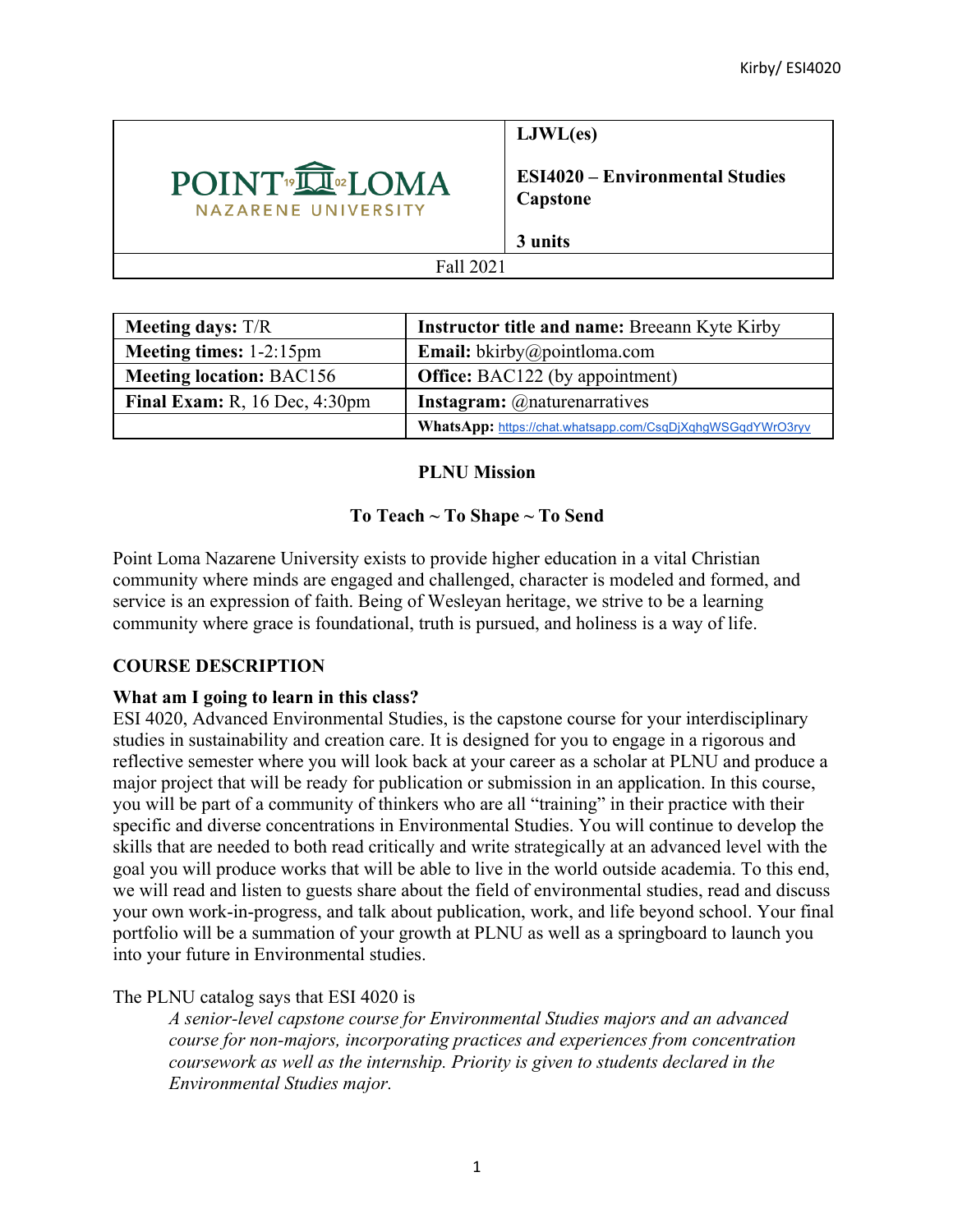*Prerequisite(s): ESI 2050 or consent of instructor.*

#### **Why do I have to take this course?**

You are taking this course because you need this capstone course for your major AND/OR because you are interested in sustainability.

## **COURSE AND PROGRAM LEARNING OUTCOMES**

#### **The Program (PLO) and Course (CLO) Learning Outcomes are as follows:**

#### **Program Learning Outcomes**

*Students who complete the program in Environmental Studies will be able to:*

- 1. Integrate (Synthesis & Application) their scientific and humanistic environmental studies with ongoing reflection and community engagement. [Integrative Learning, Lifelong Learning, Critical Thinking, Written Communication]
- 2. Employ (Application & Evaluation) strong research and analytical skills with diverse sources of information, demonstrating critical thinking and quantitative reasoning appropriately. [Written Communication, Information Literacy, Critical Thinking]
- 3. Identify and articulate (Knowledge, Comprehension & Analysis) sociocultural dynamics as they relate to the natural world. [Quantitative Reasoning, Critical Thinking]
- 4. Present (Evaluation, Application) analysis to formal audiences, demonstrating appropriate strategies for audience engagement and oral communication of written work. [Oral Communication, Written Communication]

## **Course Learning Outcomes:**

*Students who complete ESI 4090 will be able to:*

- 1. Create (synthesis) and present (application) a portfolio of work that demonstrates reflection and community engagement. **(PLO 1, 2, 3, 4)**
- 2. Consider (evaluation & analysis) the human relationship with the natural world through diverse disciplines. **(PLO 2, 3)**
- 3. Exhibit (application) competency in gathering knowledge from diverse places. **(PLO 3)**
- 4. Communicate (application, comprehension) ideas with competency addressing appropriate audience, purpose, and medium. **(PLO 2, 3, 4)**

## **REQUIRED TEXTS AND RECOMMENDED STUDY RESOURCES**

## **What do I have to buy for this class?**

- 1. Hawken, Paul. Ed. *Drawdown: The Most Comprehensive Plan Ever Proposed To Reverse Global Warming.* Penguin Books, 2017. ISBN: 978-0143130444
- 2. Henke, Scott E. and Paul R. Krausman. *Becoming a Wildlife Professional.* Johns Hopkins UP, 2017.

ISBN: 978-1421439150

- 3. Some printouts from other material placed in the Canvas Course Reader Module as well as a few written assignments.
- 4. Various office supplies (highlighters, pens, stapler, Scotch tape, paper for notes)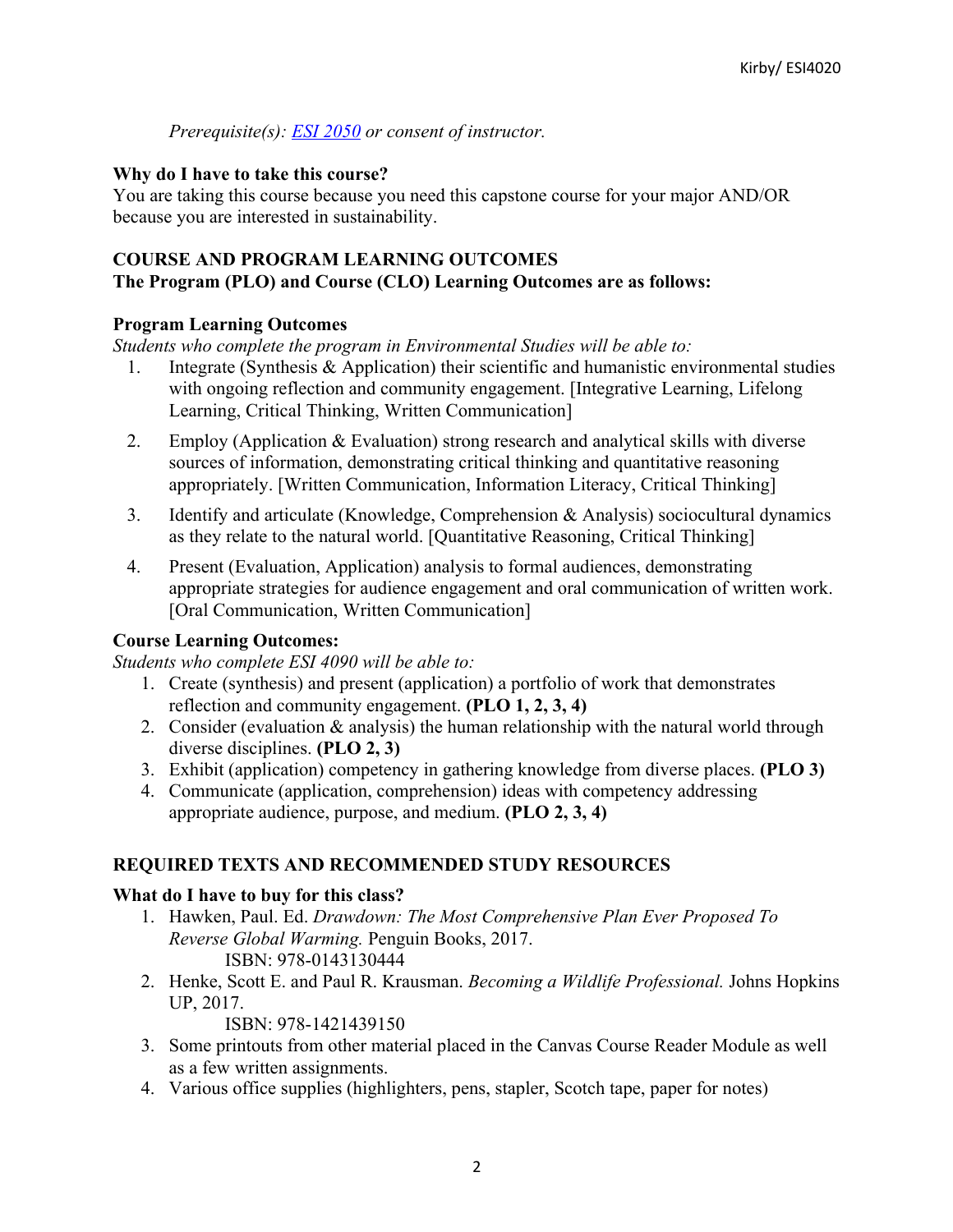*\*\*In the interest of lightening the financial burden of college education, I have placed our additional readings on Canvas rather than constructing a course reader. You must read this material before class AND either bring in printouts of the pages or a NON CELL PHONE device to read them on. If you do not, I will sweetly ask you to leave class to retrieve the materials (including books on the days we read the above books). Point Loma Nazarene University, as a non-profit educational institution, is entitled by law to use materials protected by the US Copyright Act for classroom education. However, any use of those materials outside the course may violate the law.\*\**

# **COURSE CREDIT HOUR INFORMATION**

While, I have listed the assignments as percentages of your grade, I also have determined how long it should take for you to complete each one. To meet accreditation, you are expected to spend 112.5 - 125 hours on this course  $(\sim]37.5$  hours per unit). Below is the breakdown of hours to reach that goal:

| <b>Hours</b>       | <b>Activity</b>                       |                |
|--------------------|---------------------------------------|----------------|
| 30                 | Reading                               |                |
| 35                 | <b>Class Participation (including</b> |                |
|                    | meeting, various activities, and      |                |
|                    | listening to lectures)                |                |
| 51                 | Assignments                           |                |
|                    | Contract                              | 1              |
|                    | <b>Lead Class Discussion</b>          | 5              |
|                    | Scholarship Map                       | $\overline{2}$ |
|                    | Two Best                              | $\overline{2}$ |
|                    | <b>Final Presentation</b>             | 7              |
|                    | <b>Reflection Essay</b>               | $\overline{2}$ |
|                    | Literature/Resource Review            | $\overline{7}$ |
|                    | Proposal                              | 5              |
|                    | Project                               | 20             |
| <b>TOTAL HOURS</b> |                                       |                |
| 116                |                                       |                |

Of course, some of you will take shorter or longer to do a particular activity. The goal here isn't to be perfectly accurate, just fair in assessment of how long an activity should take you. I will not be giving partial credit for activities: you either get full credit or not at all (in which case, I will give you an opportunity to try again).

## **ASSESSMENT AND GRADING**

#### **How do I pass this course?**

- 1. Participate in this course
- 2. Do all the assignments
- 3.Turn them in on time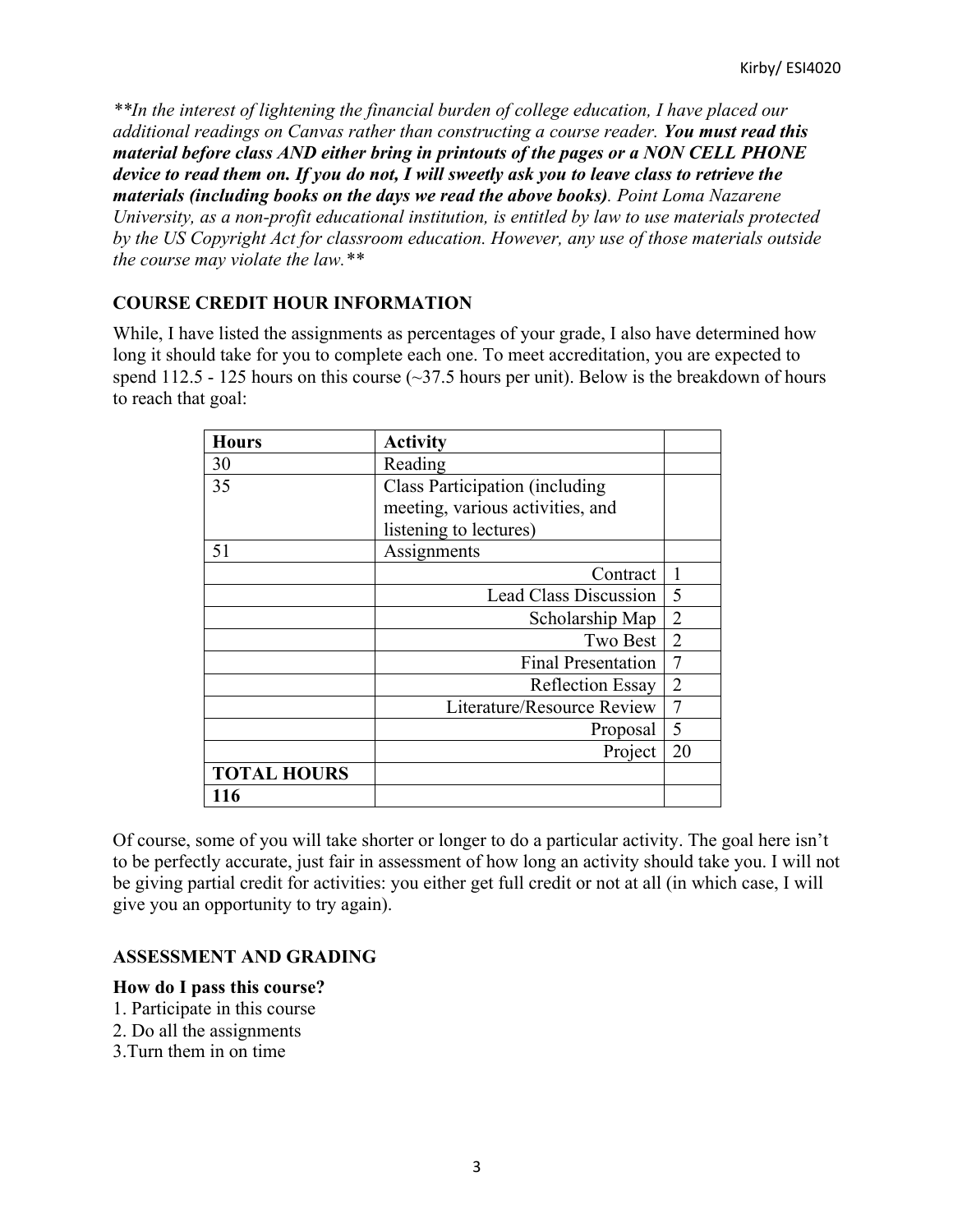#### **What does that look like?**

This course has two goals: a capstone project that you can take into the world outside academia and a portfolio that is a summation of your evolution as a critical thinker at PLNU. To these ends, we will spend time examining yourself, the career options in environmental studies and sustainability, and creating a project for publication or a graduate school application. Some of the writing will be curated pieces you've already written that exemplify how you apply the lens of environmental studies to various disciplines (course assignments) and a reflective essay that provides a narrative of your growth. The capstone project will also be part of your portfolio. With this portfolio, I aim for you to gain insight into your writing niche or genre as well as insight into what kind of writing career (if any) you would want to pursue.

That's a lot to pack into a semester course that meets for about an hour a few days a week. But we're going to give it the clichéd good college try.

With all the work we will do, the main thing is that you get your ideas clearly down on paper. Expressing your ideas well is the hardest part of being a professional (in any field). How many of us have had such a great image/story/idea in our heads but when we set it down on paper, it just looks flat (hee! See what I did there?)? I emphasize revision and process because most of us need to produce what Anne Lamott calls "shitty first drafts" before we can see where our ideas need work. Ideally for your capstone project, you already have a "shitty first draft" somewhere that you want to develop—you can think back to your internship project, a project for class, or maybe something you did for your study abroad. But even if you do or don't have a good project idea yet, all of you will be heavily revising your capstone project so that it is the best you can possibly make it. And you will help each other find the good ideas, the clever sentences, and solid data within your drafts, turning those first drafts into coherent and engaging final products.

Like all of 2020 and 2020+ (aka SP21), this semester will probably be a bit like a rollercoaster. You will get the benefit from this course in proportion to how much you engage with the content. I expect you to read, engage with the texts, and have thoughts about it. In addition, there will be some sort of writing due every week. This isn't to scare you but to let you know the pacing of the course.

#### **What are the specific assignments?**

- **Contract (5%)** You will write a contract that will establish the grade you desire in this class and the expectations we will both fulfill for you to earn that grade. You will evaluate it once at the midterm.
- **Scholarship Map (5%)** For this assignment, you will make a visual map of how your time and courses taken at PLNU have influenced your mental landscape.
- **Two Best (5%)** For this assignment, you should identify two pieces of writing that you consider your best work and write a short explanation to accompany your selections.
- **Literature/Resource Review (13%)** You will compile an annotated bibliography of credible sources that will serve as a knowledge foundation for your capstone project. This assignment will have a minimum of 10 sources and will be related to your particular field within environmental studies. For example, a writer may have eco-literature in their review while a biologist would include scientific papers.
- **Lead Class Discussion (12%)** At three points in the semester, you will lead class discussion on our readings, connecting it to a career path in environmental studies/sustainability.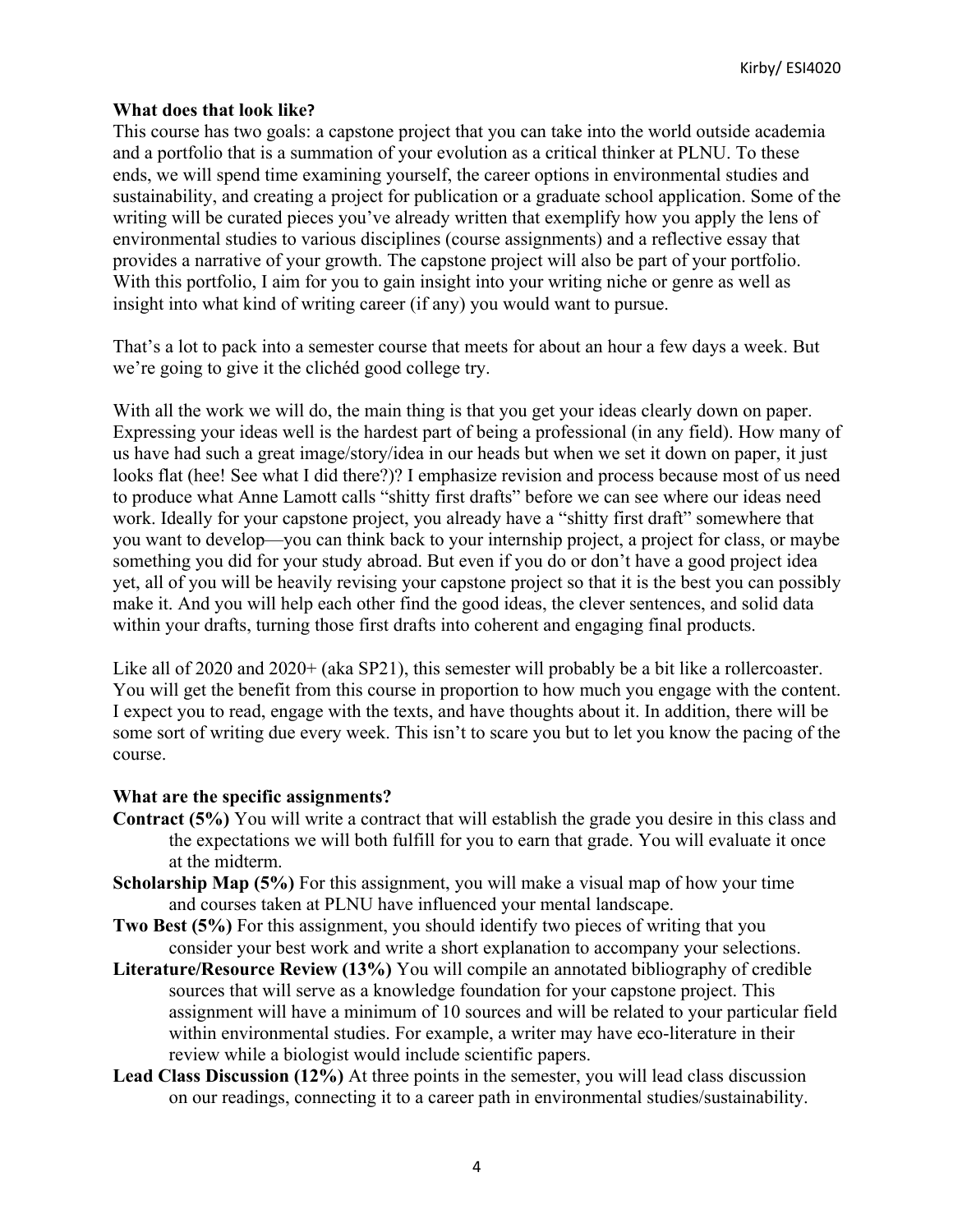**Portfolio (35%)** Your portfolio will be specific to you so they all will differ in length and content, but all will demonstrate reflection on your evolution as a writer at PLNU and engagement in major revision of your work and include the following:

**Introductory Reflection Essay (5%)** This essay will a critical reflection of yourself as a writer, using the elements of your portfolio as supporting evidence for your claims. **Table of Contents**

**Action Plan/Proposal (7%)** You will write an action plan for what your capstone project will be as well as how you intend to choose material for and create your capstone project. **Three artifacts from your time at PLNU (3%)** These do not need to be revised, but they need to be intentionally chosen to demonstrate your evolution as a writer and thinker at PLNU. You will explain your choices in your Introductory Reflection Essay.

**Capstone Project (20%)** This project can be whatever you choose: a socioenvironmental report card, a creative piece of poetry or prose, a website, a research paper, a project report, a book, an art installation, etc . . . Use the breadth of experiences you had in your courses while in this program and your passion to help you decide.

- **Final Presentation (10%)** For your final, you will give a public presentation of your project and the process you went through to create it.
- **Reading and Discussion (15%):** Because learning is an interactive process, you must engage in that process to get anything out of it; meaning, you must interact with the instructor and the other students in class and via email (when appropriate) as well as engage in the thinking/writing/drafting/revision process. All of you must talk and offer considered feedback in workshops to participate. If you wish to earn your participation grade, you must have a good attitude; you must read all of the readings; and you must speak out. Make it your goal to come up with one good thought for every class and to share it. By doing so, you will be prepared for any reading quizzes I will give. **Also, you must turn off your electronics when you enter the classroom; use of electronics will not be permitted unless you have an academic accommodation.**

#### *\*For all of these assignments, further instructions will be given on Canvas and/or in class\**

#### **How will I know my grade in the course?**

Because learning is a process, I want you to be able to engage in your work, taking the tools you learn from thing you produce into the next without worrying about how many points you might lose on an individual assignment. To eliminate grade anxiety, I've set this course up on a contract grading model. This model means that you can choose which grade you would like to earn right now at the beginning of the semester and then allocate your time wisely to earning that grade. Though you will not get an individual score on your assignment, I will give feedback. And I will give you one opportunity to redo the work if it does not meet contract standards. This redo is due back to me the next day the class meets.

For many of my classes, I give a scaffolding of what an A, B, or C contract should contain. However, this course is a bit different because it is a capstone course so you must complete all the assignments. Therefore, I would like you to devise what you think an A, B, or C contract would look like. If you do have a bit of anxiety about that, I'm thinking that in doing ALL the assignments to an acceptable level, you would earn a B. An A would denote excellence and dedication in the completion of those assignments. For a C grade, I'm willing to meet one-onone and chat about what that contract could look like.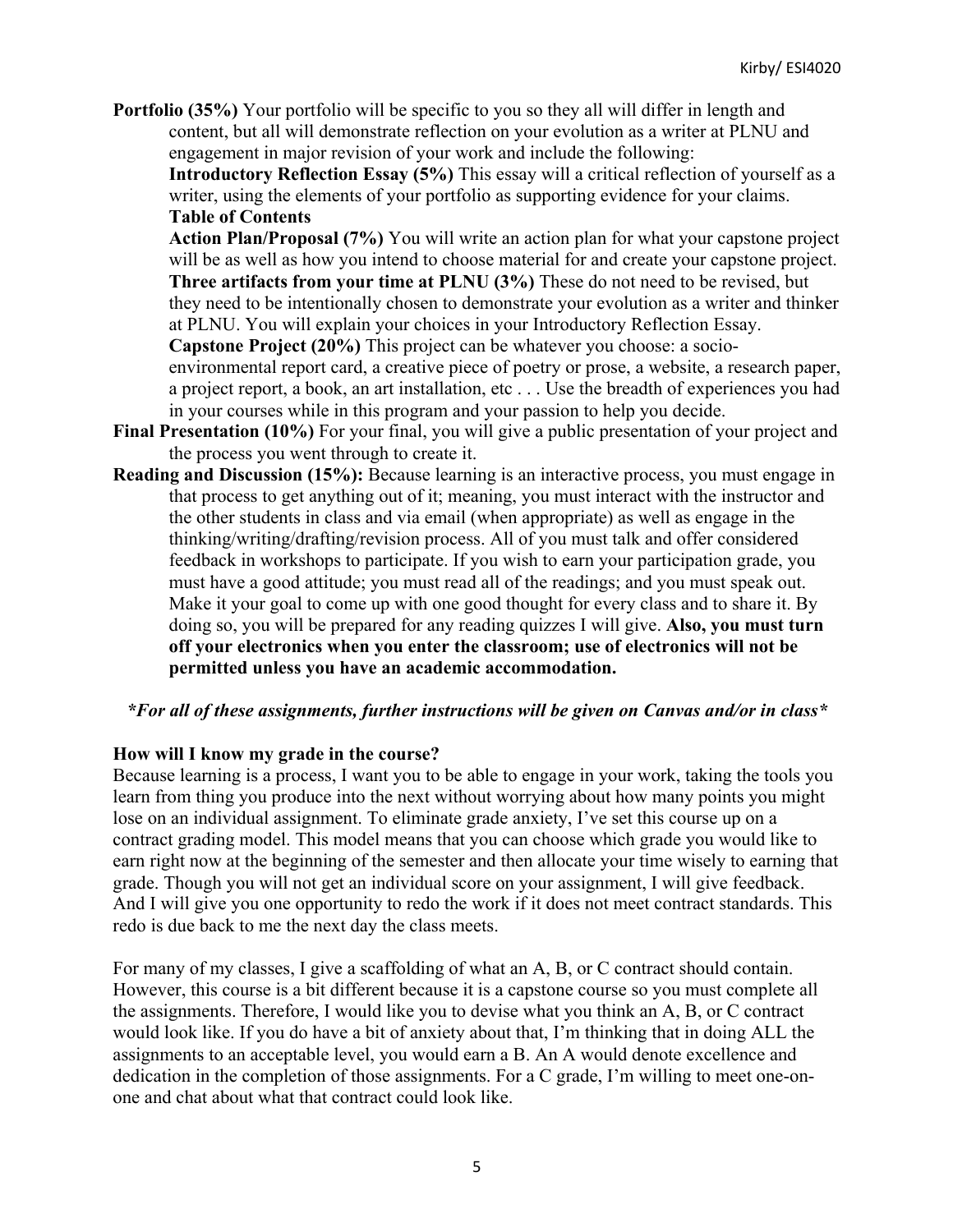For all grade contracts, you will be an active and positive contributor to our classes, offering a respectful spirit and coming up with insightful ideas and worthwhile feedback.

I will not accept work that does not meet with the quality expected of your stated contract. If you do not quality work, then I will not accept it. There can be variable effort and quality put in at any contract level. Thus you can earn a minus (-) or a plus (+)—pluses are for B and C contracts only (sorry there are no  $A + s$ , but you are all  $A + i$ n my heart).

Here's a bit of space for us to discuss what we think is reasonable as a class for various contract parameters: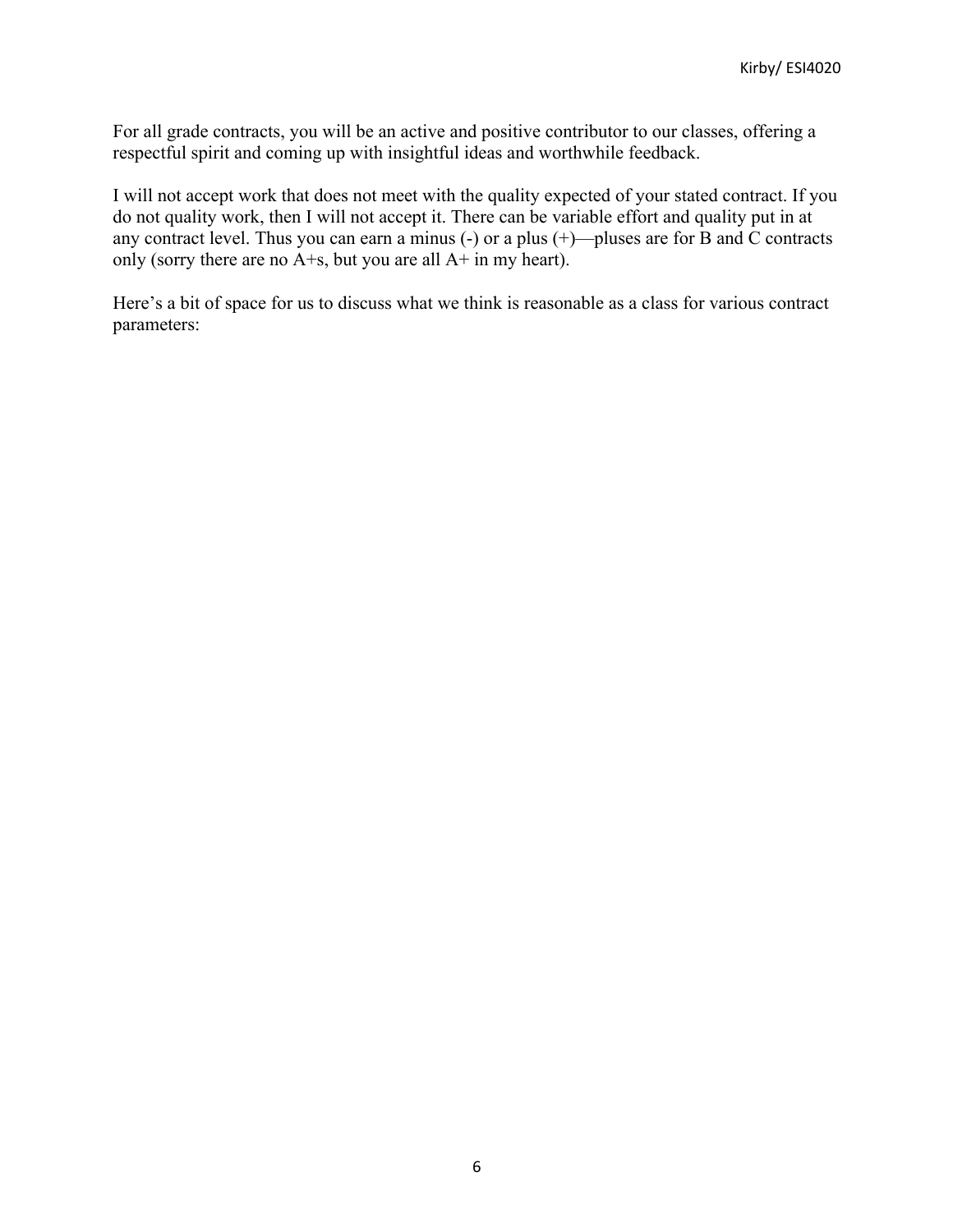## I**t's halfway through the course, and I haven't had any emails from you about my grade. How will I know if I am awesome and still on contract? Should I be nervous?**

First, you are awesome! Never doubt that. Your grades do not make you an awesome person; how you engage in life does. But I know we all care about grades, so second, if you are doing the assignments according to one of the contracts listed above and you have not heard from me about them, it means that you are doing a great job and are on track for your contracted grade. **The only time I will initiate contact about your grade is if you are NOT meeting your contract.** However, you are always welcome to ask me about your grade or performance in course at any time in the semester.

| A 93-100      | $B+87-89$     | $C+77-79$           | $D+67-69$     | F Less than 59 |
|---------------|---------------|---------------------|---------------|----------------|
| $A - 90 - 92$ | B 83-86       | $\mathsf{IC}$ 73-76 | $D_{63-66}$   |                |
|               | $B - 80 - 82$ | $C - 70 - 72$       | $D - 60 - 62$ |                |

## **Grades will be based on the following:**

# **STATE AUTHORIZATION**

State authorization is a formal determination by a state that Point Loma Nazarene University is approved to conduct activities regulated by that state. In certain states outside California, Point Loma Nazarene University is not authorized to enroll online (distance education) students. If a student moves to another state after admission to the program and/or enrollment in an online course, continuation within the program and/or course will depend on whether Point Loma Nazarene University is authorized to offer distance education courses in that state. It is the student's responsibility to notify the institution of any change in his or her physical location. Refer to the map on State Authorization to view which states allow online (distance education) outside of California.

## **INCOMPLETES AND LATE ASSIGNMENTS**

All assignments are to be submitted/turned in by the times they are due as indicated on Canvas or the course schedule. All readings should be done by the day listed. Incompletes will only be assigned in extremely unusual circumstances.

## **PLNU COPYRIGHT POLICY**

Point Loma Nazarene University, as a non-profit educational institution, is entitled by law to use materials protected by the US Copyright Act for classroom education. Any use of those materials outside the class may violate the law.

# **PLNU ACADEMIC HONESTY POLICY**

Students should demonstrate academic honesty by doing original work and by giving appropriate credit to the ideas of others. Academic dishonesty is the act of presenting information, ideas, and/or concepts as one's own when in reality they are the results of another person's creativity and effort. A faculty member who believes a situation involving academic dishonesty has been detected may assign a failing grade for that assignment or examination, or, depending on the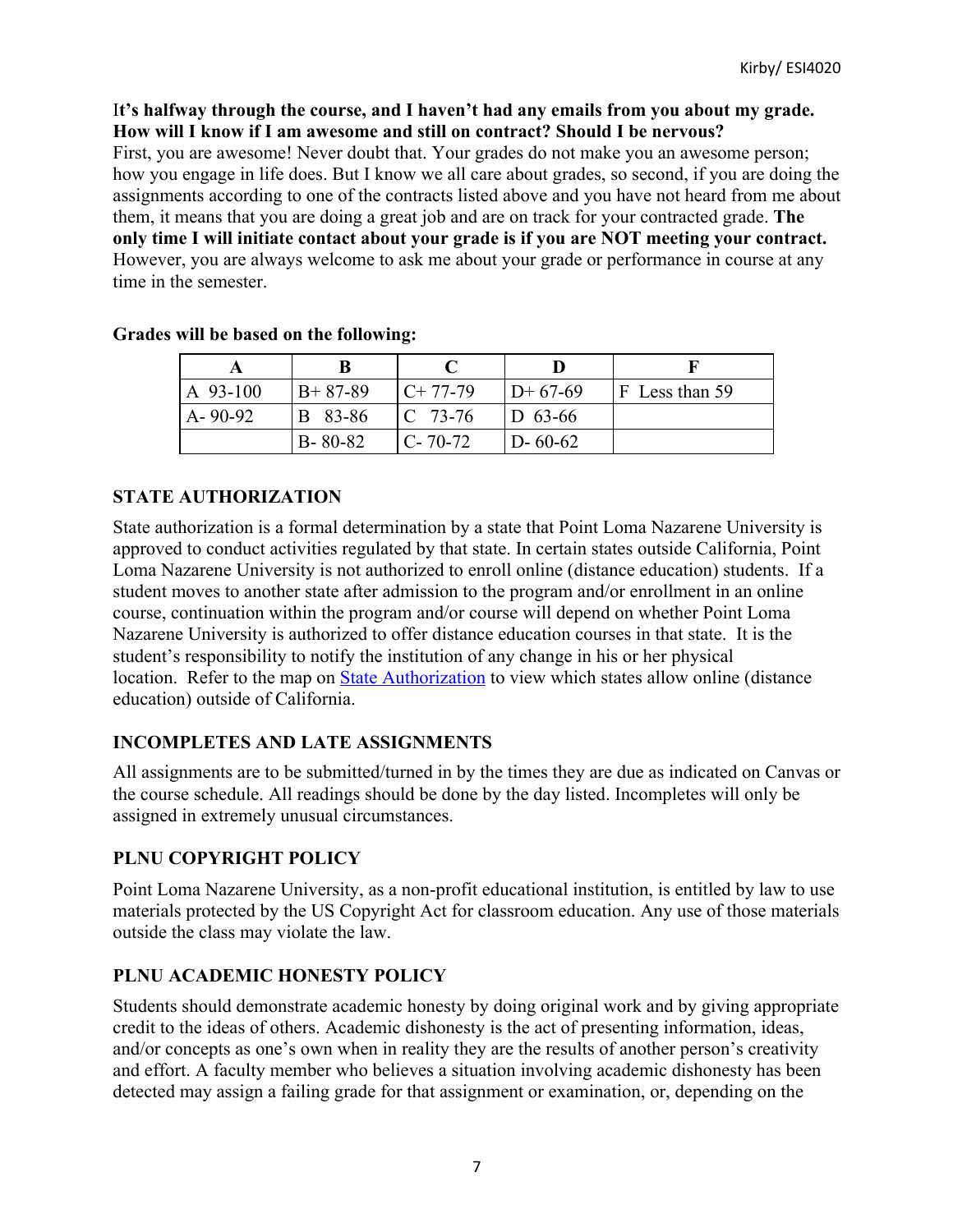seriousness of the offense, for the course. Faculty should follow and students may appeal using the procedure in the university Catalog. See Academic Policies for definitions of kinds of academic dishonesty and for further policy information.

# **PLNU ACADEMIC ACCOMMODATIONS POLICY**

PLNU is committed to providing equal opportunity for participation in all its programs, services, and activities. Students with disabilities may request course-related accommodations by contacting the Educational Access Center (EAC), located in the Bond Academic Center (EAC@pointloma.edu or 619-849-2486). Once a student's eligibility for an accommodation has been determined, the EAC will issue an academic accommodation plan ("AP") to all faculty who teach courses in which the student is enrolled each semester.

PLNU highly recommends that students speak with their professors during the first two weeks of each semester/term about the implementation of their AP in that particular course and/or if they do not wish to utilize some or all of the elements of their AP in that course.

Students who need accommodations for a disability should contact the EAC as early as possible (i.e., ideally before the beginning of the semester) to assure appropriate accommodations can be provided. It is the student's responsibility to make the first contact with the EAC.

# **PLNU ATTENDANCE AND PARTICIPATION POLICY**

Regular and punctual attendance at all class sessions is considered essential to optimum academic achievement. If the student is absent for more than 10 percent of class sessions, the faculty member will issue a written warning of de-enrollment. If the absences exceed 20 percent, the student may be de-enrolled without notice until the university drop date or, after that date, receive the appropriate grade for their work and participation.

## **PLNU COVID POLICY**

*Our updated masking policy effective August 4, 2021:*

Individuals on a Point Loma campus, **regardless of vaccination status**, **must be masked indoors.**

Individuals on a Point Loma campus who are **unvaccinated should remain masked outdoors** when 6 feet of distance cannot be maintained.

Individuals on a Point Loma campus who are **vaccinated may remain unmasked outdoors.**

Even if you aren't masking and distancing elsewhere, I'm asking you to respect these requirements while you are in my course. If you don't want to wear a mask, I respect that choice, but I will ask you to leave our gathering which will count as an absence for the day.

## **SPIRITUAL CARE**

Please be aware PLNU strives to be a place where you grow as whole persons. To this end, we provide resources for our students to encounter God and grow in their Christian faith.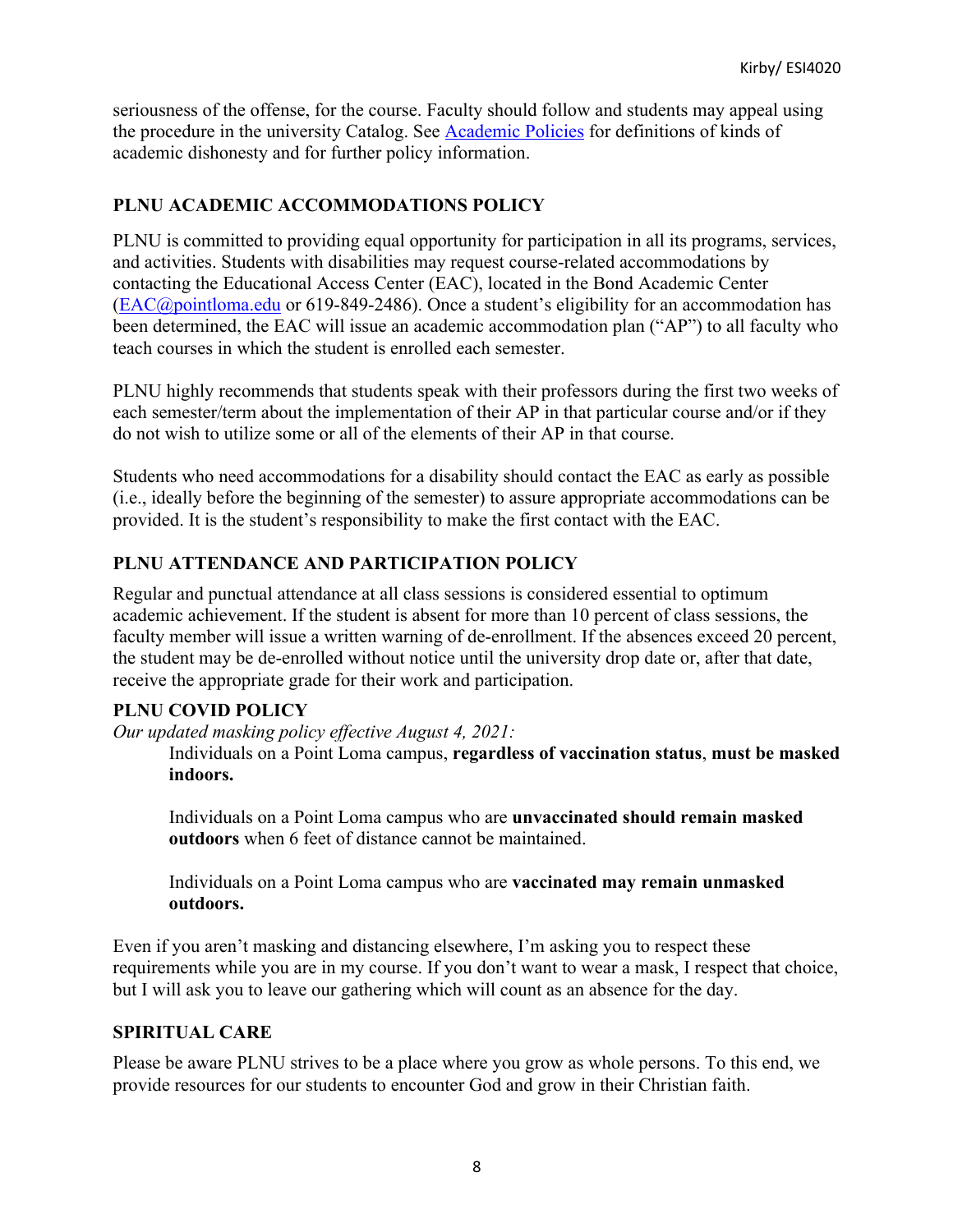If students have questions, a desire to meet with the chaplain or have prayer requests you can contact the Office of Spiritual Development.

#### **USE OF TECHNOLOGY**

In order to be successful, you'll need to meet the minimum technology and system requirements; please refer to the *Technology and System Requirements* information.

Problems with technology do not relieve you of the responsibility of participating, turning in your assignments, or completing your class work.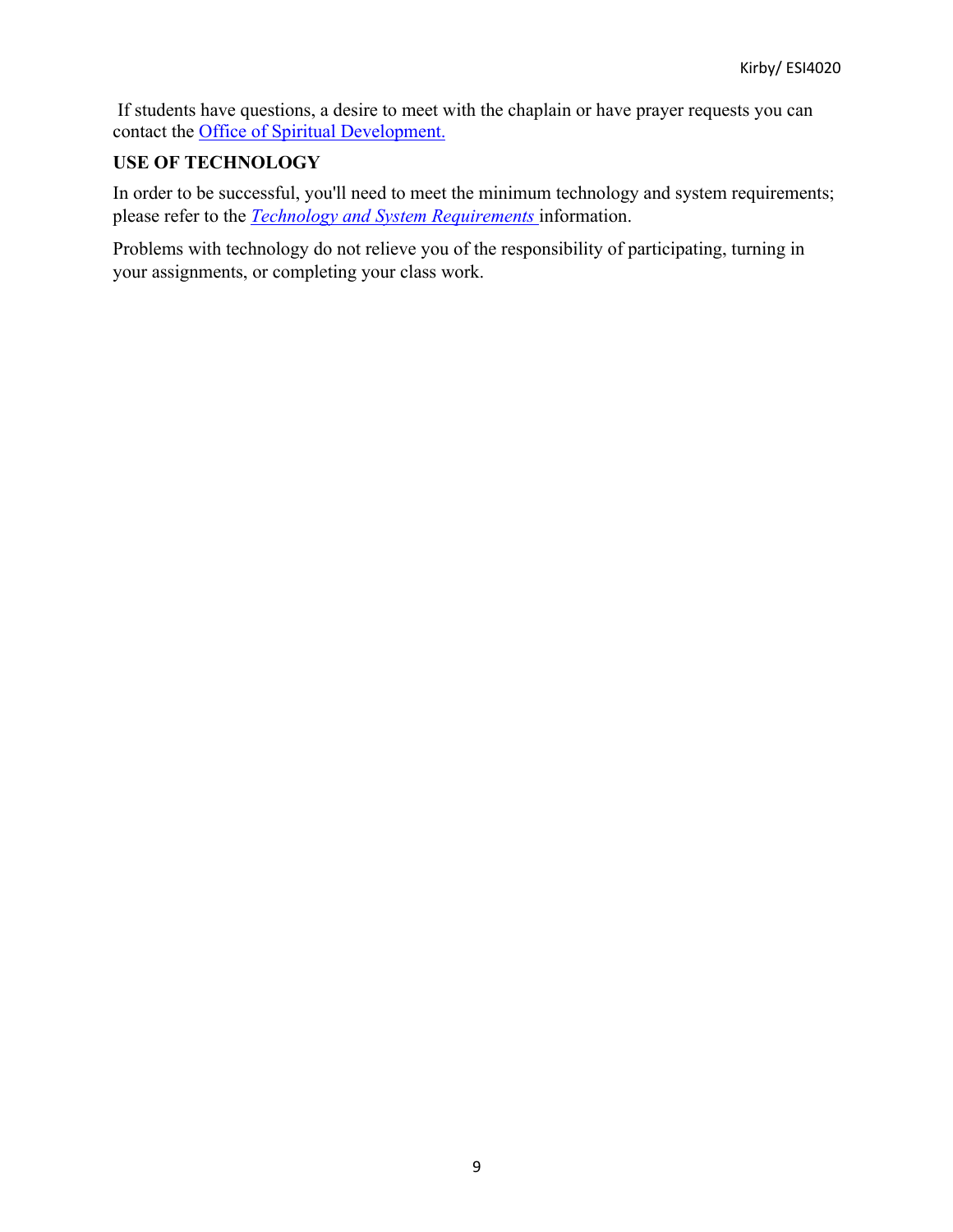#### **ASSIGNMENTS AT-A-GLANCE**

#### **Schedule1**

\*Subject to Change as needed to facilitate course goals.\* \*\*Readings and assignments are due on the date listed.\*\* \*\*\*CR denotes readings found on *Canvas*.\*\*\* \*\*\*DD denotes readings from *Drawdown*\*\*\* \*\*\*Wildlife denotes readings from *Becoming a Wildlife Professional*\*\*\*

#### **Week 1**

| 2 September | Syllabus/Getting to Know You |
|-------------|------------------------------|
|-------------|------------------------------|

#### **Week 2**

| 7 September | CR: Waite Sustainability at Work (excerpt) |
|-------------|--------------------------------------------|
| 9 September | DD: "Introduction," pp. $ix - xv$          |
|             | DD: End pages, pp. $212 - 225$             |
|             | DD: "Women and Girls," pp. $75 - 83$       |

#### **Week 3**

| 14 September | Wildlife: Chapter 4 "Skills for Nonacademic Careers," pp. $24 - 28$<br>Wildlife: Chapter 12 "Professional Diversity," pp. 188 - 195 |
|--------------|-------------------------------------------------------------------------------------------------------------------------------------|
| 16 September | DD: "Materials," pp. $158 - 171$<br><b>DUE:</b> ASSIGNMENT Contract for Grade (Everyone)                                            |
|              | <b>DUE:</b> Scholarship Map                                                                                                         |

|              | Week 4                                                             |
|--------------|--------------------------------------------------------------------|
| 21 September | Wildlife: Chapter 5 "Wildlife Careers," $pp. 29 - 142$ (YOU DO NOT |
|              | NEED TO READ THE WHOLE CHAPTER—CHOOSE 3-5 CAREERS                  |
|              | THAT INTEREST YOU)                                                 |
| 23 September | DD: "Land Use," pp. $105 - 116$                                    |

|              | Week 5                                   |
|--------------|------------------------------------------|
| 28 September | DD: "Land Use," pp. $117 - 134$          |
| 30 September | <b>TRD</b>                               |
|              | <b>DUE:</b> Two Best + Explanation Essay |

<sup>&</sup>lt;sup>1</sup> Note: I reserve the right to change the syllabus as needed to facilitate our course goals. You will receive notification of these changes; after which time, you are responsible for required material.

Disclaimer: This class is taught at the college level; therefore, reading materials may be adult and/or controversial in connotation and/or denotation. The purpose of presenting such material is to expose you to various viewpoints— viewpoints that will act as sources for discussions. For this reason, no alternate materials will be provided.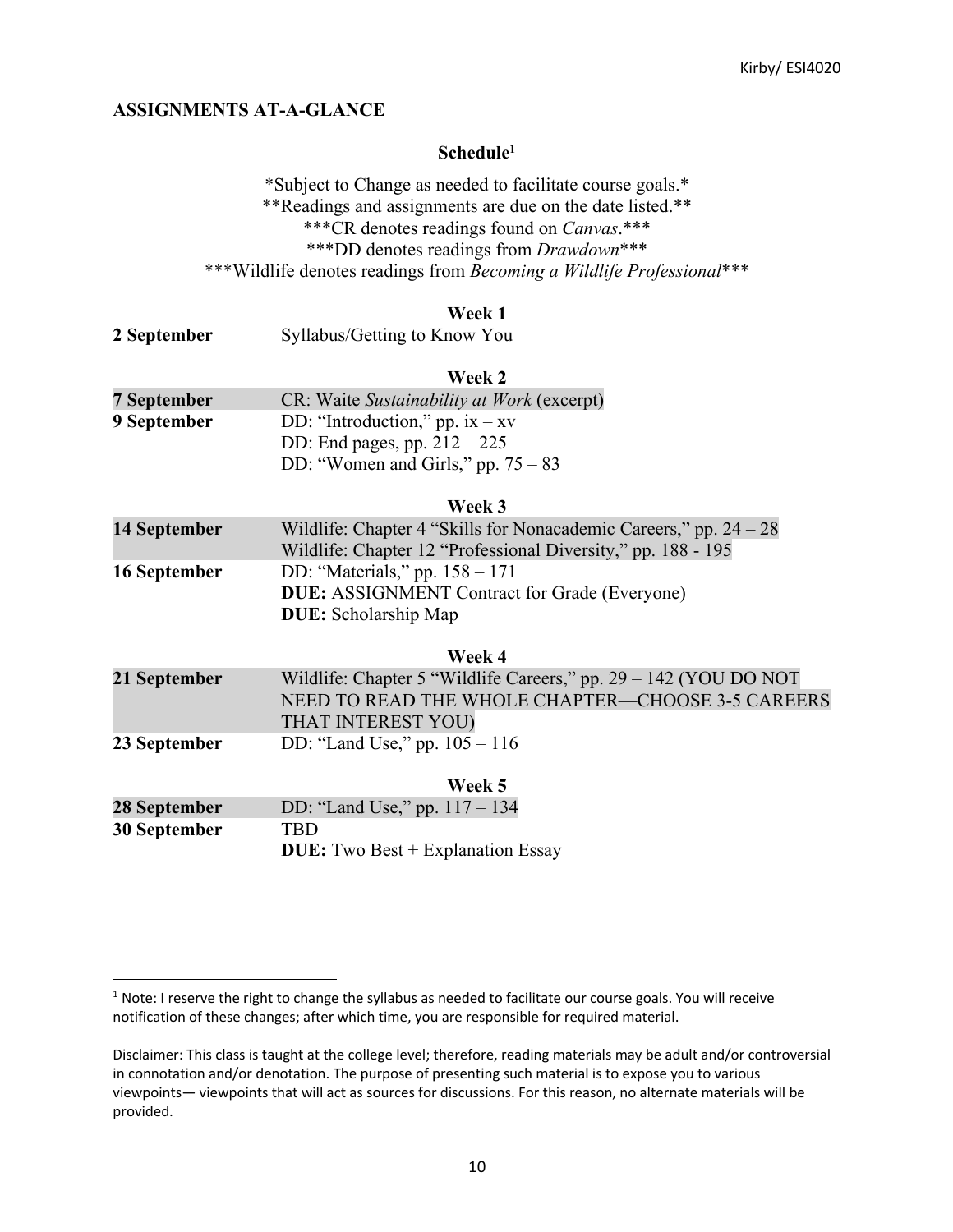|                    | Week 6                                                        |
|--------------------|---------------------------------------------------------------|
| 5 October          | DD: "Food," pp. $37 - 61$                                     |
| 7 October          | DD: "Food," pp. $62 - 74$                                     |
|                    |                                                               |
|                    | Week 7                                                        |
| 12 October         | DD: "Energy," pp. 1 - 21                                      |
| 14 October         | DD: "Energy," pp. 22 - 36                                     |
|                    | Week 8                                                        |
| 19 October         | DD: "Buildings and Cities," pp. $83 - 91$                     |
|                    | <b>DUE:</b> Literature/Resource Review                        |
| 21 October         | <b>NO CLASS</b>                                               |
|                    | <b>DUE: PARTICIPATION Mid-Course Survey (Everyone)</b>        |
|                    | <b>DUE: ASSIGNMENT Contract Evaluation (Everyone)</b>         |
|                    | Week 9                                                        |
| 26 October         | DD: "Buildings and Cities," pp. $92 - 106$                    |
| 28 October         | DD: "Transport," pp. 135 – 147                                |
|                    |                                                               |
|                    | Week 10                                                       |
| 2 November         | DD: "Transport," pp. $148 - 156$                              |
|                    | <b>DUE:</b> Project Proposal                                  |
| <b>4 November</b>  | DD: "Coming Attractions," pp. $171 - 195$                     |
|                    | Week 11                                                       |
| 9 November         | DD: "Coming Attractions," pp. $196 - 215$                     |
| 11 November        | <b>TBD</b>                                                    |
|                    |                                                               |
|                    | Week 12                                                       |
| <b>16 November</b> | Wildlife: Chapter 6 "Professional Societies," pp. $143 - 150$ |
| <b>18 November</b> | <b>TBD</b>                                                    |
|                    |                                                               |
|                    | <b>Week 13 - Thanksgiving Break</b>                           |
| <b>23 November</b> | <b>TBD</b>                                                    |
|                    | Week 14                                                       |
| <b>30 November</b> | <b>TBD</b>                                                    |
| 2 December         | <b>TBD</b>                                                    |
|                    | <b>DUE: PARTICIPATION Course Evaluation (Everyone)</b>        |
|                    | Week 15                                                       |
| <b>7 December</b>  | <b>TBD</b>                                                    |
| 9 December         | <b>TBD</b>                                                    |
|                    |                                                               |